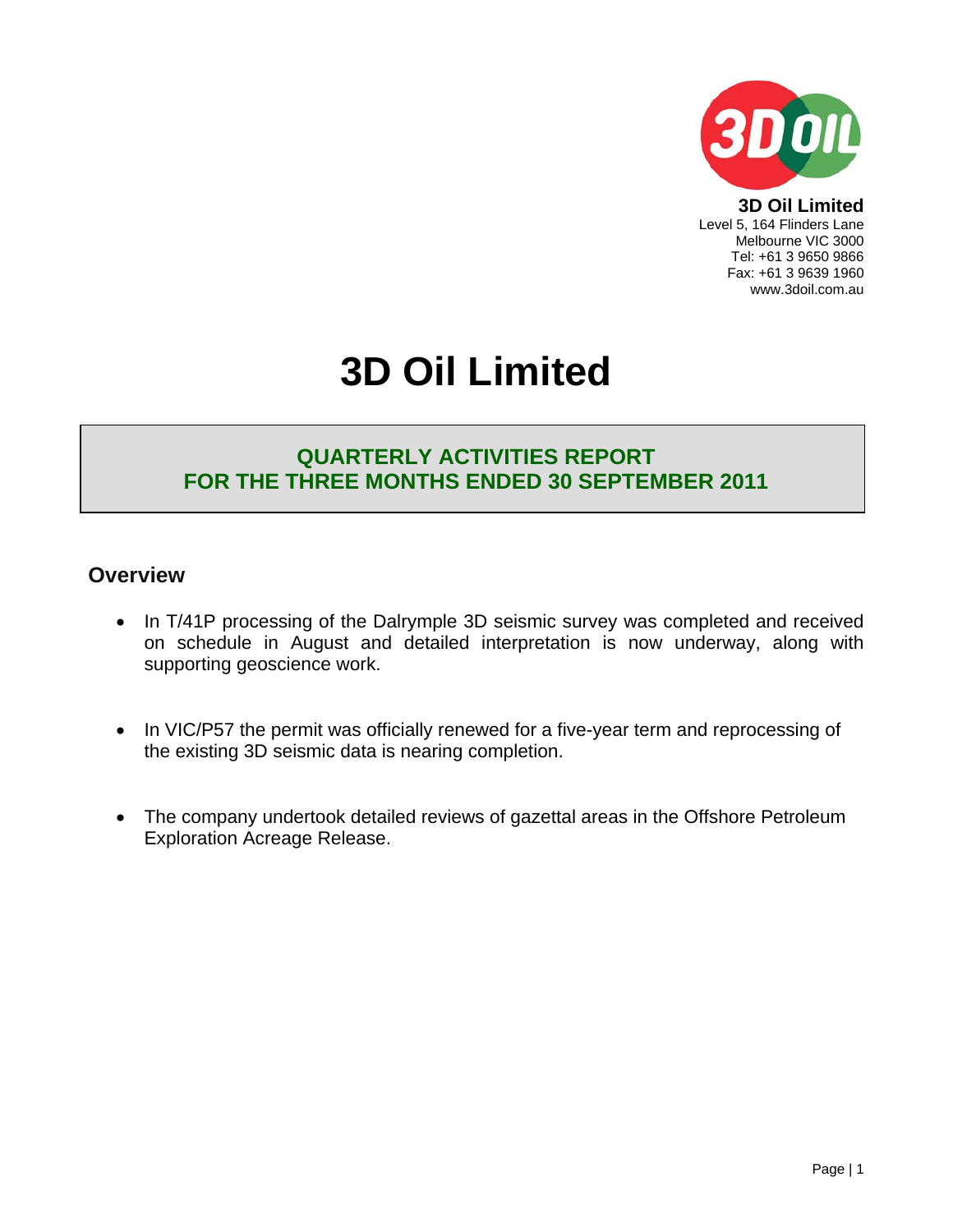

*Location of 3D Oil exploration permits* 

## *T/41P, Bass Basin, offshore Tasmania*

Processing of the newly-acquired 264 square kilometre Dalrymple 3D seismic survey was completed and received by 3D Oil in August.

The data is of excellent quality and detailed interpretation has commenced with the mapping of faults and horizons. Velocity analysis, depth conversion and a systematic investigation of the dataset for amplitude anomalies is anticipated to be complete by the end of the year. In conjunction with this work, a comprehensive update to the geological evaluation of the petroleum system in this region of the basin is also being undertaken to provide a better understanding of the potential for adequate hydrocarbon charge, reservoir quality, and seals. This work will ultimately be integrated with the new 3D seismic interpretation to mature all of the existing leads to prospect status, and enable the best candidates for future drilling to be identified.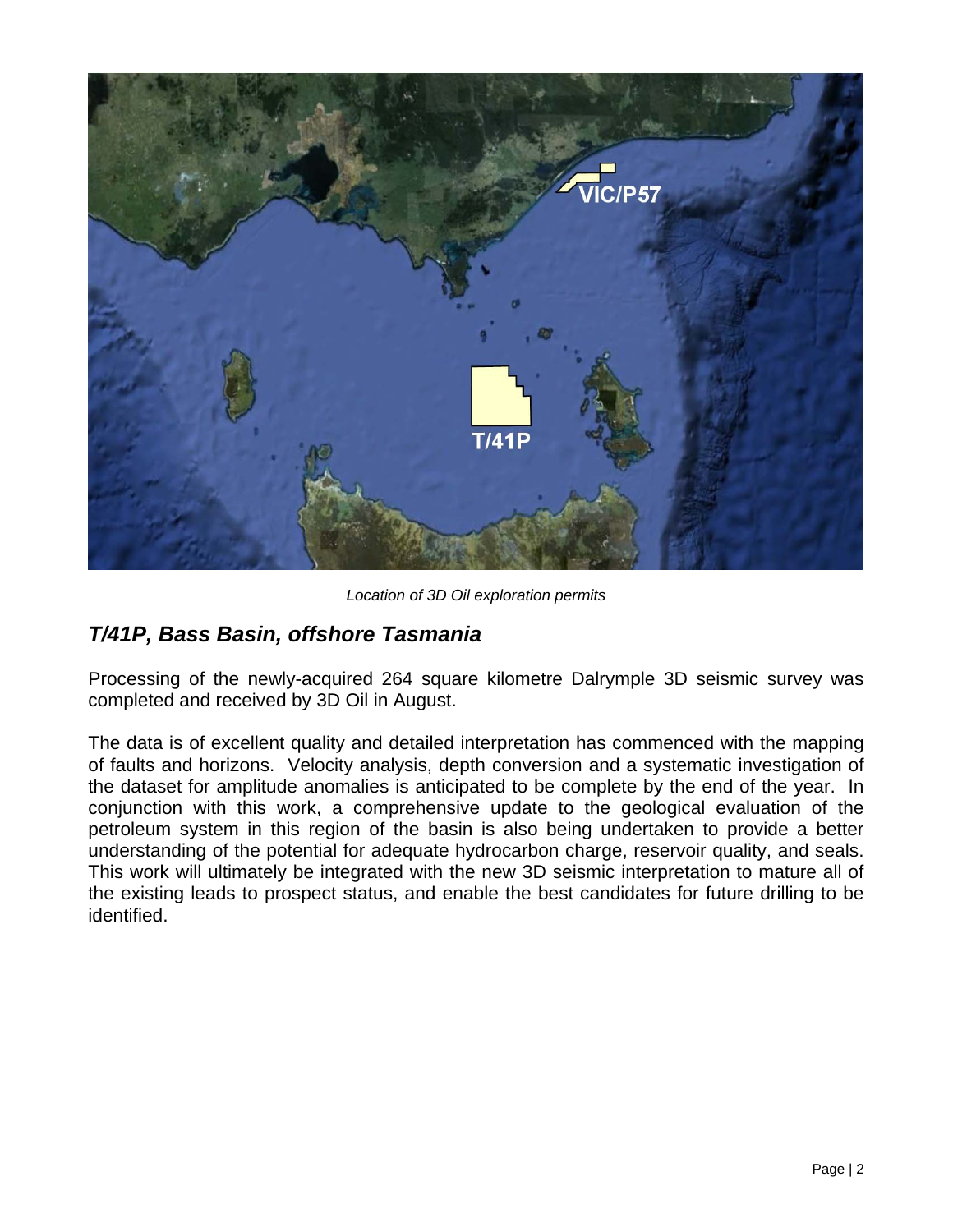

*An example line from the newly-processed Dalrymple 3D survey.* 

## *VIC/P57, Gippsland Basin, offshore Victoria*

The renewal of VIC/P57 was formally gazetted by the Joint Authority for a five-year term commencing 10 August, 2011. As shown on the accompanying map, the renewed permit, comprising approximately 483 square kilometres, retains all of the previously identified prospects and leads. The minimum work requirements for the renewed permit include the drilling of one exploration well before August, 2014 and another before August, 2016.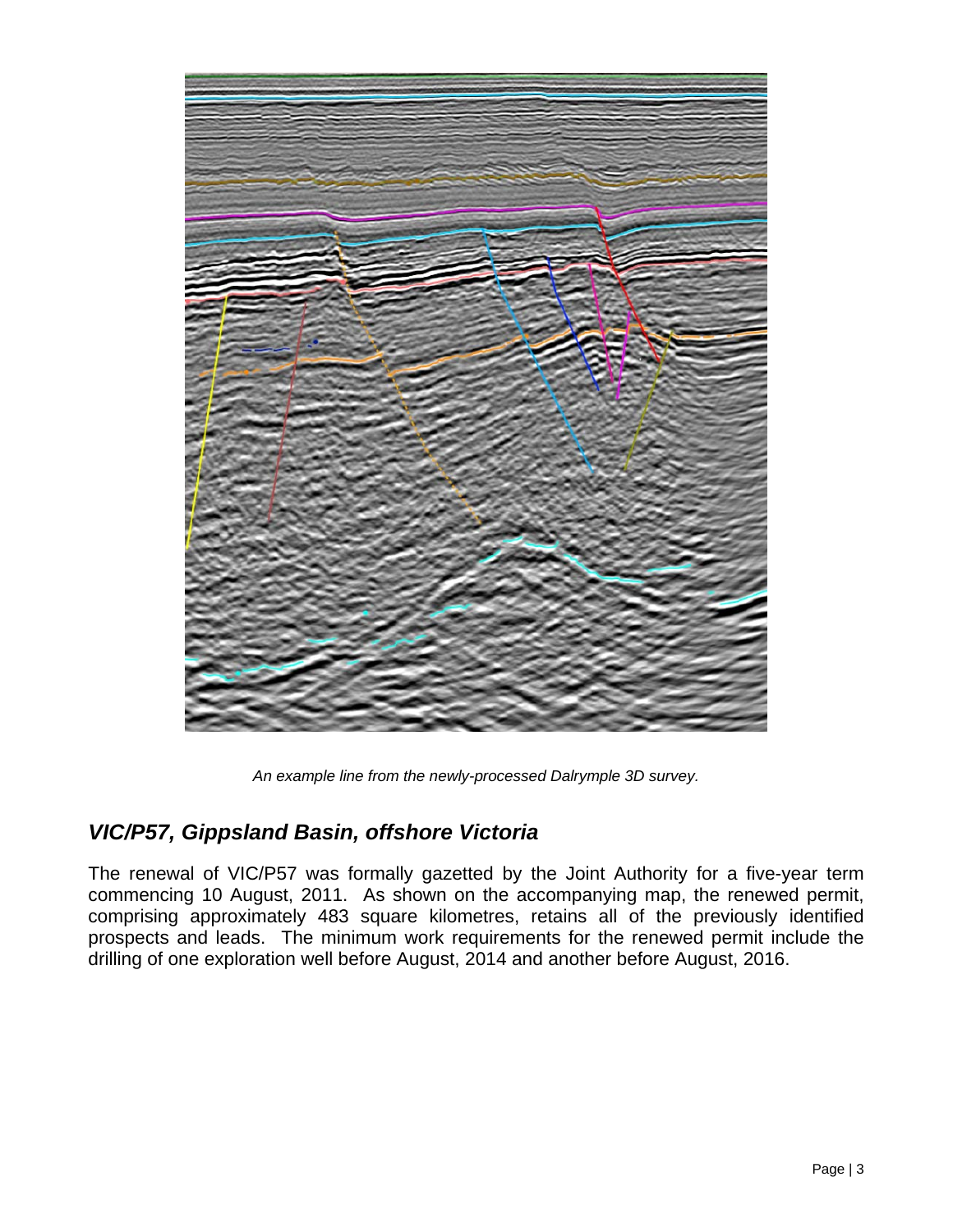

*The recently-renewed VIC/P57 exploration permit (new area in orange, relinquished area dashed line) showing prospects and leads.* 

The reprocessing of approximately 500 square kilometres of pre-existing 3D seismic data over VIC/P57 and adjacent fields is nearing completion, with delivery of the final dataset before the middle of the next quarter. Initial viewing of the almost final data is demonstrating significant improvement in imaging, particularly at the deeper levels within the Latrobe Group. Interpretation of this data will be critical in the evaluation of exciting prospects such Felix, and should enable significant 'de-risking' of this and other prospects and leads by closer comparison to nearby discoveries. As a consequence, the data will provide a more confident basis for selecting future drilling targets.

The company continued discussions with potential joint venture partners. The company is optimistic it will make an announcement on this matter in the coming weeks. The farmout strategy continues to be grounded in progressing exploration and development within VIC/P57, which will ultimately be transformational to the company.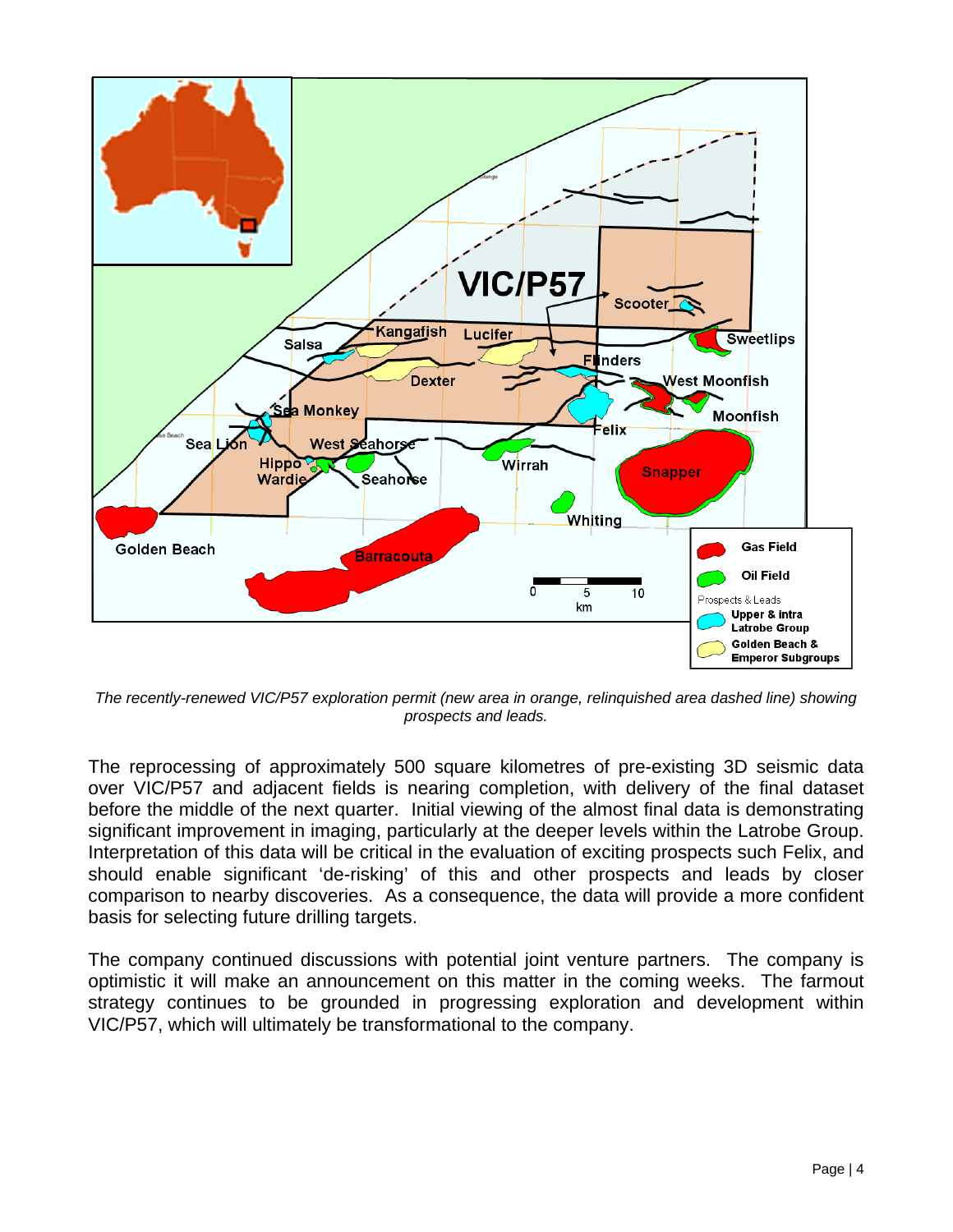# **Appendix 5B**

*Rule 5.3* 

Year to date (3 months)

## **Mining exploration entity quarterly report**

Introduced 1/7/96. Origin: Appendix 8. Amended 1/7/97, 1/7/98, 30/9/2001 , 01/06/10.

#### Name of entity

3D OIL LIMITED

40 105 597 279 30 September 2011

ABN Quarter ended ("current quarter")

Current quarter

#### **Consolidated statement of cash flows**

#### **Cash flows related to operating activities**

|            |                                                                    | \$A        | \$A        |
|------------|--------------------------------------------------------------------|------------|------------|
| 1.1        | Receipts from product sales and related debtors                    | 6,184      | 6,184      |
| 1.2        | Payments for                                                       |            |            |
|            | (a) exploration and evaluation (net of refunds)                    | (237, 345) | (237, 345) |
|            | (b) development                                                    |            |            |
|            | (c) production                                                     |            |            |
|            | (d) administration                                                 | (364, 336) | (364, 336) |
| 1.3<br>1.4 | Dividends received<br>Interest and other items of a similar nature |            |            |
|            | received                                                           | 43,277     | 43,277     |
| 1.5        | Interest and other costs of finance paid                           |            |            |
| 1.6        | Income taxes paid                                                  |            |            |
| 1.7        | <b>GST</b> Refund                                                  |            |            |
| 1.8        | Refund of exploration deposit                                      |            |            |
|            |                                                                    |            |            |
|            | <b>Net Operating Cash Flows</b>                                    | (552, 220) | (552, 220) |
|            | Cash flows related to investing activities                         |            |            |
| 1.8        | Payment for purchases of:                                          |            |            |
|            | (a) prospects/farmins                                              |            |            |
|            | (b) equity investments                                             |            |            |
|            | (c) other fixed assets                                             | (37, 567)  | (37, 567)  |
| 1.9        | Proceeds from sale of:                                             |            |            |
|            | (a) prospects                                                      |            |            |
|            | (b) equity investments                                             |            |            |
|            | (c) other fixed assets                                             |            |            |
| 1.10       | Loans to other entities                                            |            |            |
| 1.11       | Loans repaid by other entities                                     |            |            |
| 1.12       | Other (provide details if material)                                |            |            |
|            | Net investing cash flows                                           | (37, 567)  | (37, 567)  |
| 1.13       | Total operating and investing cash flows (carried                  |            |            |
|            | forward)                                                           | (589, 787) | (589, 787) |

<sup>+</sup> See chapter 19 for defined terms.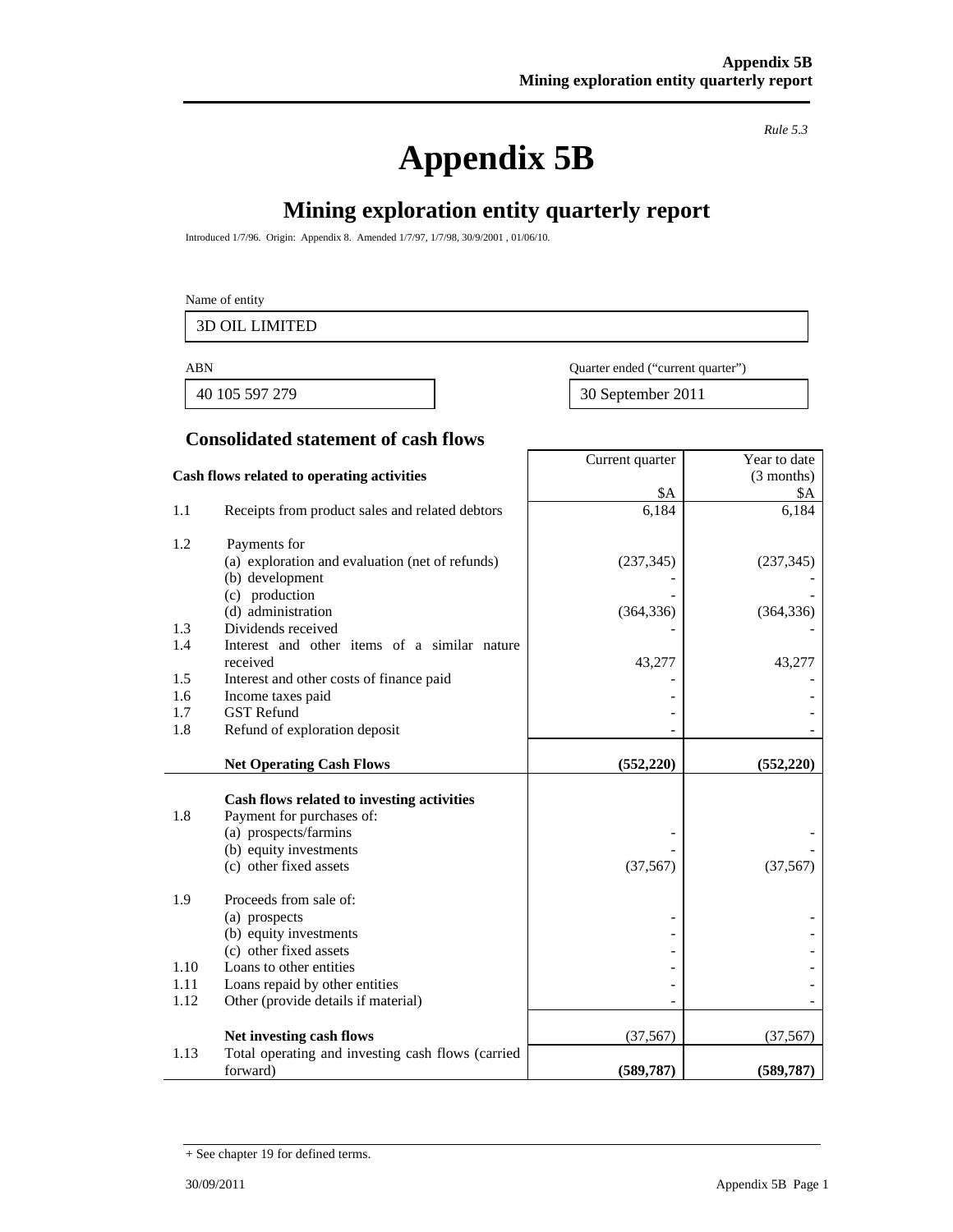| 1.13         | Total operating and investing cash flows<br>(brought forward)                       | (589, 787) | (589, 787) |
|--------------|-------------------------------------------------------------------------------------|------------|------------|
|              |                                                                                     |            |            |
|              | Cash flows related to financing activities                                          |            |            |
| 1.14         | Proceeds from issues of shares                                                      | -          |            |
| 1.15         | Proceeds from sale of forfeited shares                                              |            |            |
| 1.16         | Proceeds from borrowings                                                            |            |            |
| 1.17         | Repayment of borrowings                                                             |            |            |
| 1.18         | Dividends paid                                                                      |            |            |
| 1.19         | Other – Capital raising costs                                                       | -          |            |
|              | Net financing cash flows                                                            |            |            |
|              | Net increase (decrease) in cash held                                                | (589, 787) | (589, 787) |
| 1.20<br>1.21 | Cash at beginning of quarter/year to date<br>Exchange rate adjustments to item 1.20 | 3,857,995  | 3,857,995  |
| 1.22         | Cash at end of quarter                                                              | 3,268,208  | 3,268,208  |

#### **Payments to directors of the entity and associates of the directors Payments to related entities of the entity and associates of the related entities**

|      |                                                                  | Current quarter |
|------|------------------------------------------------------------------|-----------------|
| 1.23 | Aggregate amount of payments to the parties included in item 1.2 | 106,221         |
| 1.24 | Aggregate amount of loans to the parties included in item 1.10   |                 |

1.25 Explanation necessary for an understanding of the transactions

Director's fees, salaries and fees paid to related entities during the September 2011 quarter.

#### **Non-cash financing and investing activities**

2.1 Details of financing and investing transactions which have had a material effect on consolidated assets and liabilities but did not involve cash flows

Nil

2.2 Details of outlays made by other entities to establish or increase their share in projects in which the reporting entity has an interest

Nil

<sup>+</sup> See chapter 19 for defined terms.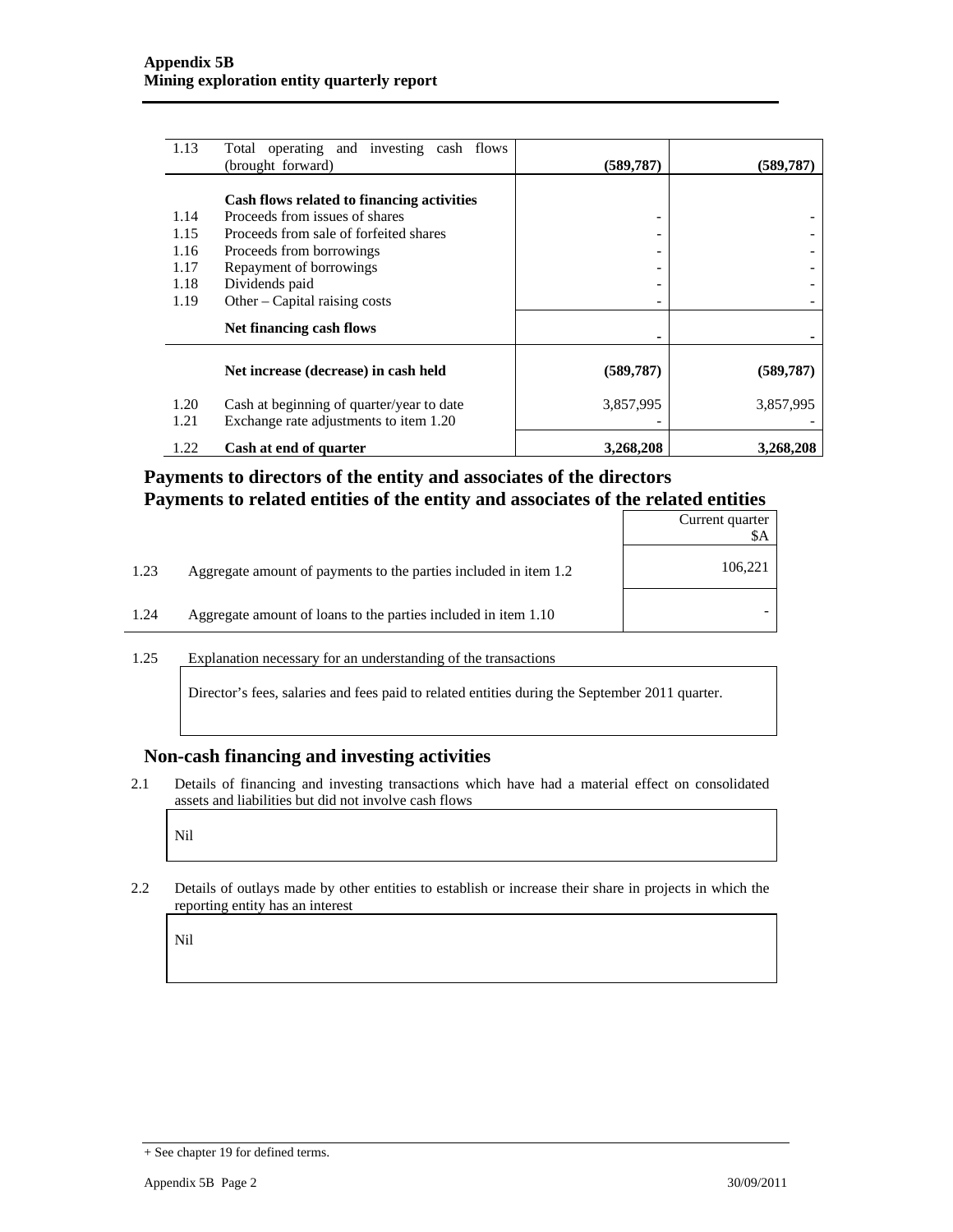#### **Financing facilities available**

*Add notes as necessary for an understanding of the position.* 

|     |                             | Amount available<br>\$A'000 | Amount used<br>\$A'000 |
|-----|-----------------------------|-----------------------------|------------------------|
| 3.1 | Loan facilities             | -                           |                        |
| 3.2 | Credit standby arrangements | -                           |                        |

#### **Estimated cash outflows for next quarter**

|     |                            | \$A'000 |
|-----|----------------------------|---------|
| 4.1 | Exploration and evaluation | 400     |
| 4.2 | Development                |         |
| 4.3 | Production                 |         |
| 4.4 | Administration             | 300     |
|     | <b>Total</b>               | 700     |

## **Reconciliation of cash**

| Reconciliation of cash at the end of the quarter (as<br>shown in the consolidated statement of cash flows) to<br>the related items in the accounts is as follows. |                                                  | Current quarter<br>A'000 | Previous quarter<br>\$A'000 |
|-------------------------------------------------------------------------------------------------------------------------------------------------------------------|--------------------------------------------------|--------------------------|-----------------------------|
| 5.1                                                                                                                                                               | Cash on hand and at bank                         | 189,978                  | 309,422                     |
| 5.2                                                                                                                                                               | Deposits at call                                 | 3,031,403                | 3,501,746                   |
| 5.3                                                                                                                                                               | Bank overdraft                                   |                          |                             |
| 5.4                                                                                                                                                               | Other – Bank Guarantee                           | 46,827                   | 46,827                      |
|                                                                                                                                                                   | <b>Total: Cash at end of quarter</b> (item 1.22) | 3,268,208                | 3,857,995                   |

#### **Changes in interests in mining tenements**

|     |                                                                     | Tenement<br>reference | Nature of interest<br>(note (2)) | Interest at<br>beginning<br>of quarter | Interest at<br>end of<br>quarter |
|-----|---------------------------------------------------------------------|-----------------------|----------------------------------|----------------------------------------|----------------------------------|
| 6.1 | Interests in mining<br>tenements relinquished,<br>reduced or lapsed |                       |                                  |                                        |                                  |
| 6.2 | Interests in mining<br>tenements acquired or<br>increased           |                       |                                  |                                        |                                  |

<sup>+</sup> See chapter 19 for defined terms.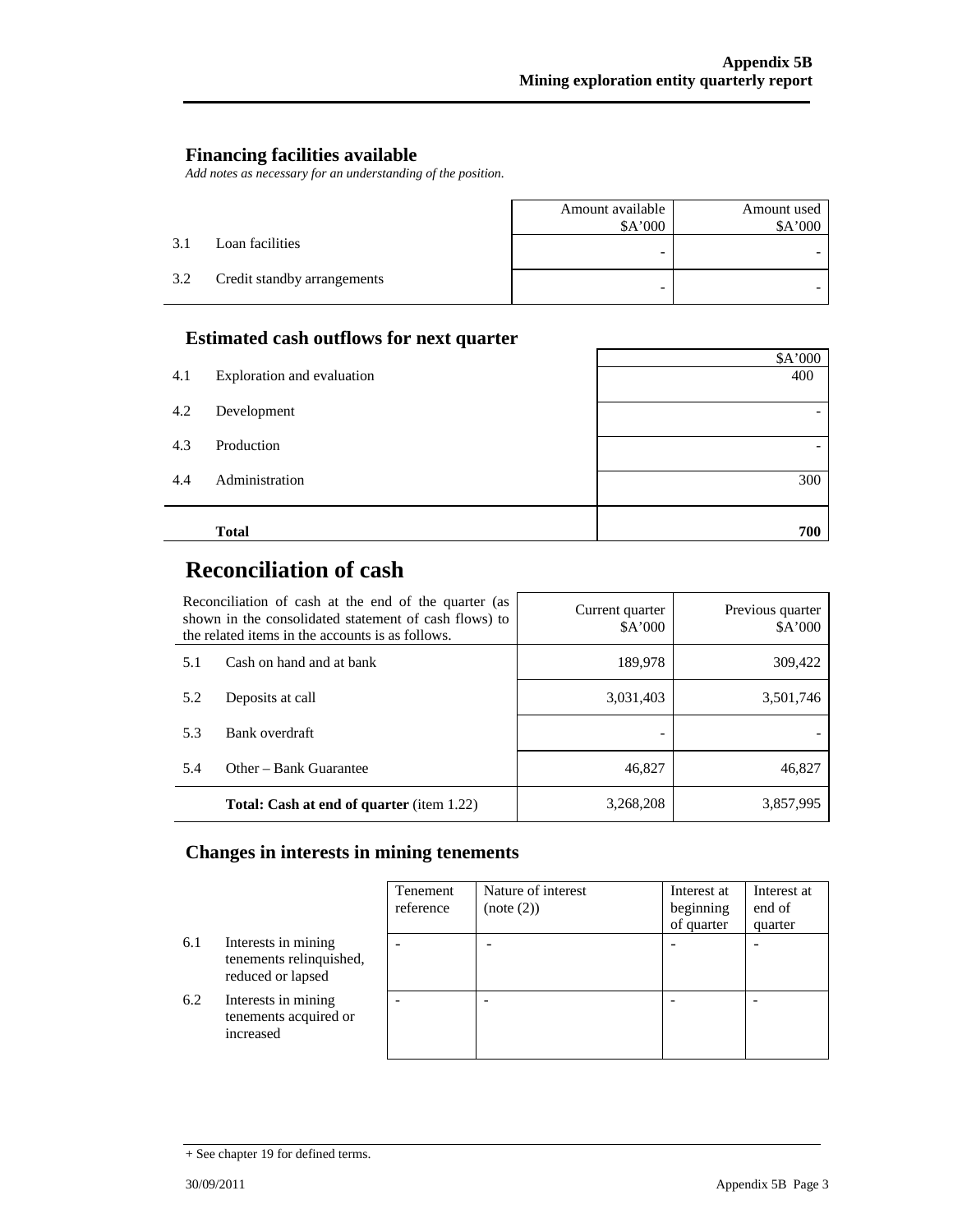#### **Issued and quoted securities at end of current quarter**

*Description includes rate of interest and any redemption or conversion rights together with prices and dates.* 

|            |                                                                           | Total number             | Number quoted            | Issue price per<br>security (see note | Amount paid up per<br>security (see note 3) |
|------------|---------------------------------------------------------------------------|--------------------------|--------------------------|---------------------------------------|---------------------------------------------|
|            |                                                                           |                          |                          | $3)$ (cents)                          | (cents)                                     |
| 7.1        | Preference<br><i><b>*securities</b></i><br>(description)                  |                          | $\overline{a}$           |                                       |                                             |
| 7.2        | Changes during<br>quarter<br>(a) Increases<br>through issues              |                          |                          |                                       |                                             |
|            | (b) Decreases<br>through returns of<br>capital, buy-backs,<br>redemptions |                          |                          |                                       |                                             |
| 7.3        | +Ordinary<br>securities                                                   | 206,560,000              | 206,560,000              | ۰                                     |                                             |
| 7.4        | Changes during<br>quarter                                                 |                          |                          |                                       |                                             |
|            | (a) Increases<br>through issues                                           |                          |                          |                                       |                                             |
|            | (b) Decreases<br>through returns of                                       |                          | $\overline{\phantom{0}}$ |                                       |                                             |
|            | capital, buy-backs<br>(c) Released from<br><b>ASX</b> restriction         |                          |                          |                                       |                                             |
| 7.5        | +Convertible debt<br>securities<br>(description)                          |                          | $\overline{a}$           |                                       |                                             |
| 7.6        | Changes during<br>quarter                                                 |                          |                          |                                       |                                             |
|            | (a) Increases<br>through issues                                           |                          |                          |                                       |                                             |
|            | (b) Decreases<br>through securities<br>matured, converted                 |                          | $\overline{\phantom{0}}$ |                                       |                                             |
| 7.7        | <b>Options</b>                                                            |                          |                          | Exercise price                        | Expiry date                                 |
|            | (description and                                                          | 400,000                  |                          | \$0.75                                | 31 March 2013                               |
|            | conversion factor)                                                        | 189,000<br>615,000       | $\overline{a}$           | \$0.25<br>\$0.40                      | 30 June 2014<br>30 November 2014            |
|            |                                                                           | 200,000                  | $\overline{\phantom{a}}$ | \$0.40                                | 31 January 2015                             |
| 7.8        | Issued during<br>quarter                                                  | $\overline{\phantom{a}}$ | $\overline{\phantom{0}}$ | Exercise price                        | Expiry date                                 |
| 7.9        | <b>Exercised</b> during<br>quarter                                        | $\overline{a}$           | $\overline{\phantom{0}}$ |                                       |                                             |
| 7.10       | Expired/lapsed<br>during quarter                                          |                          |                          | Exercise price                        | Expiry date                                 |
| 317.1<br>1 | <b>Debentures</b><br>(totals only)                                        |                          | $\overline{a}$           |                                       |                                             |
| 7.12       | <b>Unsecured notes</b><br>(totals only)                                   |                          |                          |                                       |                                             |

<sup>+</sup> See chapter 19 for defined terms.